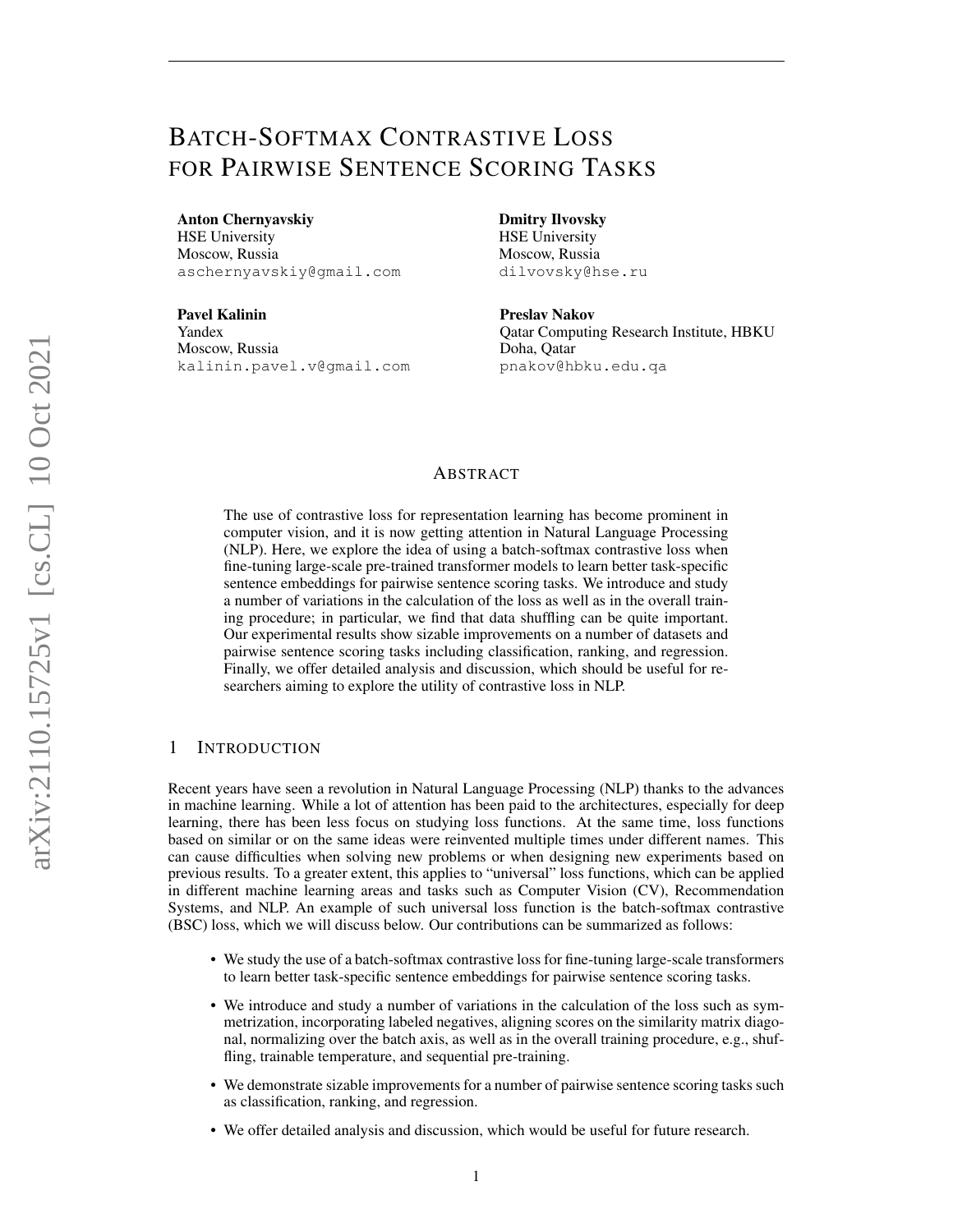# 2 RELATED WORK

The contrastive loss was proposed by [Hadsell et al.](#page-9-0) [\(2006\)](#page-9-0) as metric learning that contrasts Euclidean distances between embeddings of samples from one class and between samples from different classes. [Weinberger et al.](#page-10-0) [\(2006\)](#page-10-0) suggested the triplet loss, which is based on a similar idea, but uses triplets (*anchor*, *positive*, *negative*), and aims for the difference between the distances for (*anchor*, *positive*) and for (*anchor*, *negative*) to be larger than a margin. N-pair loss was presented as a generalization of the contrastive and the triplet losses as a way to solve the problem of extensive construction of hard negative pairs and triplets [\(Sohn, 2016\)](#page-10-1).

To this end, a batch of  $N$  pairs of examples from  $N$  different classes is sampled, and the first element in each pair is considered to be an *anchor*. Thus, for each *anchor*, there are one positive and  $N - 1$ negative pairs. The loss contrasts the distances simultaneously using the softmax function over dotproduct similarities. The approach was used successfully in computer vision (CV) tasks. The same method of Multiple Negative Ranking for training Dot-Product Scoring Models was applied to ranking natural language responses to emails [\(Henderson et al., 2017\)](#page-9-1), where the loss uses labeled pairs. A similar idea, called *Negative Sharing*, was used to reduce the computational cost when training recommender systems [\(Chen et al., 2017\)](#page-9-2). [Wu et al.](#page-10-2) [\(2018\)](#page-10-2) presented an approach with N-pairs like logic, as a Non-Parametric Softmax Classifier, replacing the weights in the softmax with embeddings of samples from such classes. It was also proposed to use L2 normalization and temperature. [Yang](#page-10-3) [et al.](#page-10-3) [\(2018\)](#page-10-3) proposed to use Multiple Negative Ranking to train general sentence representations on data from Reddit and SNLI. [Logeswaran & Lee](#page-10-4) [\(2018\)](#page-10-4) presented a Quick-Thoughts approach to learn sentence embeddings, which constructs batches of contiguous sets of sentences, and for each sentence, contrasts the next sentence in the text and all other candidates.

A lot of subsequent work has focused on maximizing Mutual Information (MI). [Oord et al.](#page-10-5) [\(2018\)](#page-10-5) presented a loss function based on Noise-Contrastive Estimation, called InfoNCE. It models the "similarity" function that estimates the MI between the target (future) and the context (present) signals, and maximizes the MI between temporally nearby signals. If this "similarity" function expresses the dot-product between embeddings, the InfoNCE loss is equivalent to the N-pair loss up to some constants. It was also shown that InfoNCE is equivalent to the Mutual Information Neural Estimator (MINE) up to a constant [\(Belghazi et al., 2018\)](#page-9-3), whose minimization maximizes a lower bound on MI. Deep InfoMax (DIM) [\(Hjelm et al., 2019\)](#page-10-6) improves MINE, and can be modified to incorporate some autoregression as InfoNCE. However, [Tschannen et al.](#page-10-7) [\(2020\)](#page-10-7) pointed out that the effectiveness of loss functions such as DIM and InfoNCE might be primarily connected not to deep metric learning but rather to MI.

The idea gained a lot of popularity in Computer Vision with the advent of SimCLR (a Simple framework for Contrastive Learning of visual Representations), which introduced NT-Xent (normalized temperature-scaled cross-entropy loss) [\(Chen et al., 2020\)](#page-9-4). It uses self-supervised learning, where augmentations of the same image are considered as positive examples and augmentations of different images are used as negative examples. Thus, the task is as follows: for each example in a batch, find its paired positive augmentation. Here, the N-pairs loss is modified with a temperature parameter and with an L2 normalization of embeddings to the unit hypersphere. The loss was further extended for supervised learning as SupCon loss [\(Khosla et al., 2020\)](#page-10-8), which aggregates all positive examples (from the same class) in the softmax numerator.

Subsequently, these losses were introduced to the field of Natural Language Processing (NLP). [Gunel et al.](#page-9-5) [\(2020\)](#page-9-5) combined the SupCon loss with the cross-entropy loss and obtained state-of-theart results for several downstream NLP tasks using RoBERTa. [Giorgi et al.](#page-9-6) [\(2020\)](#page-9-6) and [Fang & Xie](#page-9-7) [\(2020\)](#page-9-7) used NT-Xent to pre-train Transformers, considering spans sampled from the same document and sentences augmented with back-translation as positive examples. [Luo et al.](#page-10-9) [\(2020\)](#page-10-9) proposed to use NT-Xent in a self-supervised setting to learn noise-invariant sequence representations, where sentences augmented with masking were considered as positive examples. Finally, [Gao et al.](#page-9-8) [\(2021\)](#page-9-8) introduced the SimCLR loss to NLP under the name SimCSE (Simple Contrastive Learning of Sentence Embeddings), where sentences processed by a neural network with dropout served as augmentations of the original sentences. Here, we explore various ways to use a similar loss function for pairwise sentence scoring tasks.

While the above-described loss functions have different names, they are all based on similar ideas. Below, we will use the name *Batch-Softmax Contrastive* (BSC) loss, which we believe reflects the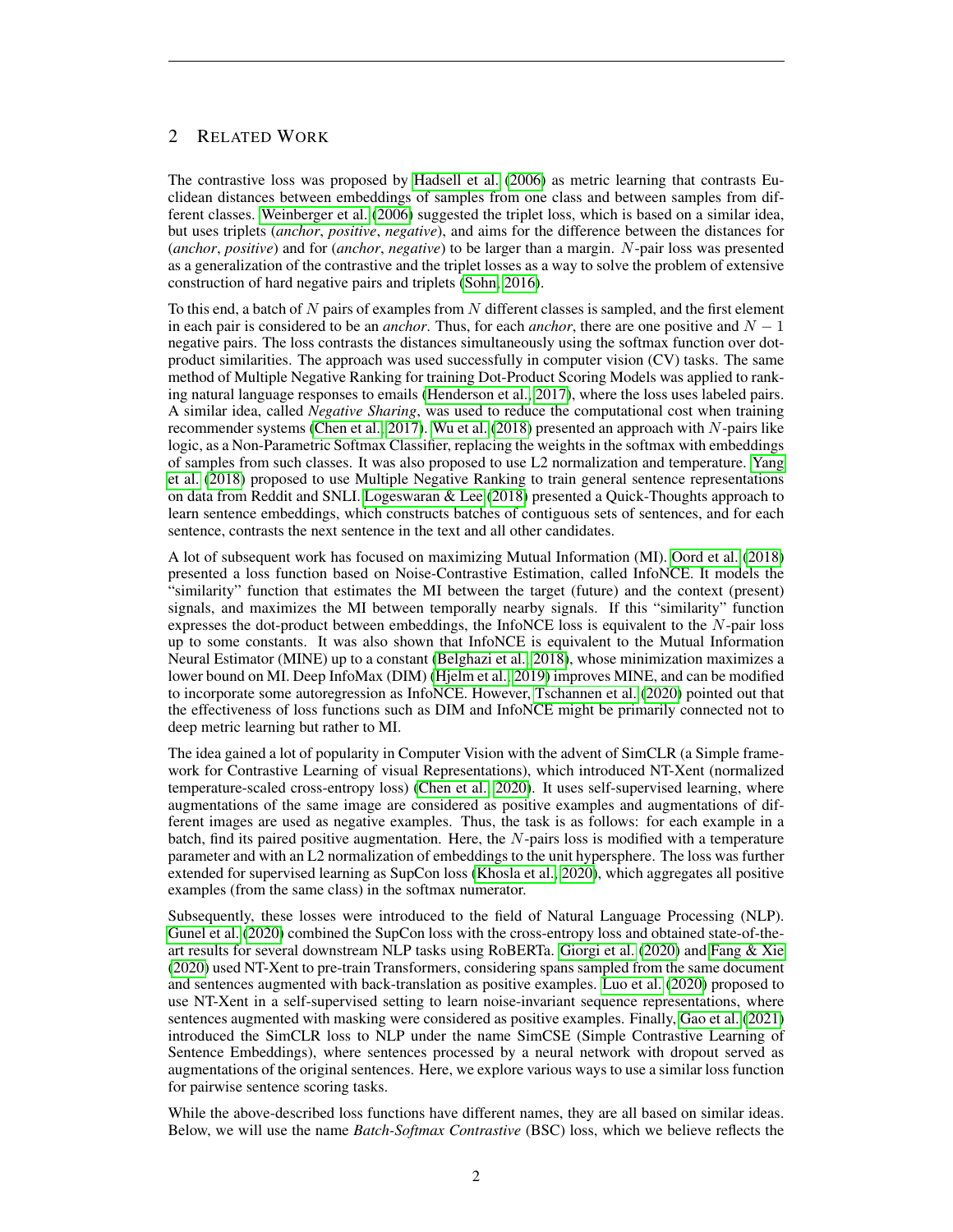<span id="page-2-1"></span>

Figure 1: For the set of positives pairs  $(q_i, a_i)$ , e.g., question–answer, for each  $q_i$ , the BSC loss contrasts the scores between  $q_i$  and  $a_i$  (positive examples) vs. between  $q_i$  and  $a_j$  for all  $j \neq i$ (negative examples) using softmax. Here ' denotes the dot-product.

main idea best. In our experiments below, we will use the "modern" variant of the loss: with temperature, normalization, and symmetrization components (described in more detail in Section [3.1\)](#page-2-0). These components were not used for NLP in combination before. We further introduce a number of novel and important modifications in the definition of the loss and in the training procedure, which make it more efficient, and we show that using the resulting loss yields better task-specific sentence embeddings for pairwise sentence scoring tasks.

## 3 METHOD

#### <span id="page-2-0"></span>3.1 BATCH-SOFTMAX CONTRASTIVE (BSC) LOSS

Pointwise approaches for training models for pairwise sentence scoring tasks, such as mean squared error (MSE), are problematic as the loss does not take the relative order into account. For instance, for two pairs with correct target scores (0.4, 0.5), the loss function would equally penalize answers like (0.3, 0.6) and (0.5, 0.4). However, the first pair is better, as it keeps the correct ranking, while the second one does not. This is addressed in pairwise approaches, e.g., in triplet loss, where the model directly learns an ordering. Yet, there is a problem for constructing pairs or triplets in the training set, as it is hard to find non-trivial negatives examples.

Unlike traditional pairwise loss functions, the BSC loss treats all other possible pairs of examples in the batch as "negatives." That is, only positive pairs are needed for training. Consider a batch X of pairs from a question-answering dataset. In general, let  $Q_{m\times n}$  and  $A_{m\times n}$  be the matrices of embeddings produced by a query model and an answer model. We define the loss function as follows:

$$
\mathcal{L}_{BSC}(X) = \mathcal{L}_0(X) + \mathcal{L}_1(X)
$$
  
= - mean  $\left( \log \left( diag \left( softmax \left( \frac{QA^T}{\tau} \right) \right) \right) \right)$  - mean  $\left( \log \left( diag \left( softmax \left( \frac{AQ^T}{\tau} \right) \right) \right) \right)$  (1)

Here, softmax is applied by rows (Figure [1\)](#page-2-1), and  $\tau$  is the temperature. Both components can be rewritten, e.g.,  $\mathcal{L}_0(X)$  can be written as follows:

<span id="page-2-3"></span><span id="page-2-2"></span>
$$
\mathcal{L}_0(X) = -\frac{1}{m\tau} \sum_{i=1}^m q_i^T a_i + \frac{1}{m} \sum_{i=1}^m \log \sum_{j=1}^m \exp\left(\frac{q_i^T a_j}{\tau}\right)
$$
(2)

Mathematically, this loss function is similar to the one presented in [\(Chen et al., 2020\)](#page-9-4). The difference is that we do not use augmentations, and we do not compare  $q_i$  to  $q_j$  (or  $a_i$  to  $a_j$ ) due to their different nature: we want to compare a question to an answer, not a question to a question or an answer to an answer. Thus, we apply the symmetrization in the formula. Note that, although a frequent short answer may fit multiple questions in a batch, such pairs are considered as "negative" examples in the loss. However, the loss learns Mutual Information [\(Tschannen et al., 2020\)](#page-10-7), that is  $p(q_i, a_i)/(p(q_i)p(a_i))$ , and thus it is robust to this false negatives problem.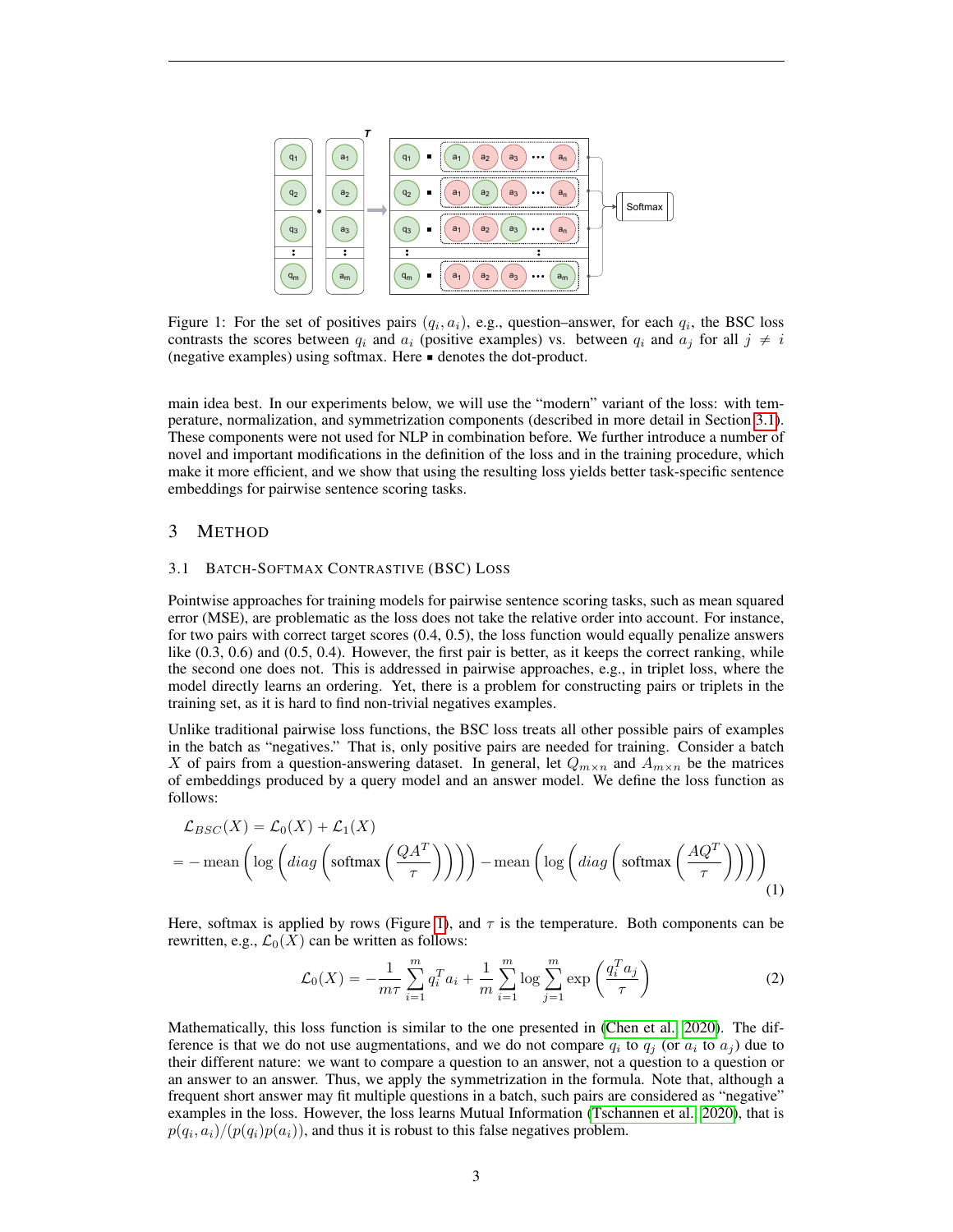Early research has already shown the importance of properly configuring and using some BSC loss settings. For example, low temperatures are equivalent to optimizing for hard positives/negatives [\(Khosla et al., 2020\)](#page-10-8), while L2 normalization of vectors to the unit hypersphere along with temperature effectively weighs different examples [\(Chen et al., 2020\)](#page-9-4). We further propose a number of important modifications that can have a major impact on the performance for a number of tasks.

#### 3.2 BATCH CONSTRUCTION

In computer vision, it is common to use a batch size of 5,000, which in turn would naturally be very likely to contain some hard negative examples. In NLP, fine-tuning Transformer-based models with large batch sizes requires very large amounts of memory. Thus, much smaller batches are used in practice, and as a result, it becomes important to make sure these batches do contain some hard negative examples. We achieve this by fixing the content of the batches at each epoch of the training process. Note that this is much simpler than mining hard negatives, as we only need to increase the likelihood that there would be a hard negative example present in the batch, but we do not need to know which particular example in the batch would be hard. Inside the batch, this would be controlled by the temperature parameter.

Example-based shuffling The key idea of this method is to batch several groups, so that within each group all pairs are similar based on their first or based on their second elements. In this way, each positive pair would be accompanied by hard negatives from the same group and by simpler negatives from the remaining examples inside the batch (which come from other groups). We use the k-nearest neighbors for an input example to form a group for it, and Faiss [\(Johnson et al., 2019\)](#page-10-10) to quickly find these nearest neighbors in the embedding space. Let the pairs be grouped by their first elements  $q_i$ . Algorithm [1](#page-3-0) summarizes the proposed method.

Note that we use two stages in kNN to limit the range of possible candidates and thus to reduce the computational costs (both in terms of time and memory). We first extract the top $n$  neighbors (for some large  $n$ , e.g., 500), and then we take the top- $k$  from them, so that no duplicates appear in the final sequence (for some small  $k = 7$ ). The time complexity of such a check is O(1). If all such neighbors are already used, then only the considered example will be added to the resulting sequence. This case will often arise for the last examples, and thus batches will consist of simple 1-element groups. Therefore, we reverse the

<span id="page-3-0"></span>

sequence to start with these simple batches, as in curriculum learning.

By default, we assume that there should be one positive example for each question/answer (on the diagonal of the matrix), and thus identical neighbors could be optionally filtered. Still, if there are the same  $q_i$  in the batch X, the loss definition (eq. [1\)](#page-2-2) does not change. Indeed, let  $P_q = \{i \mid q_i = \}$  $q, (q_i, a_i) \in X$ , then  $\forall i, j \in P_q : (q_i, a_j)$  form a positive pair. According to [Khosla et al.](#page-10-8) [\(2020\)](#page-10-8), for each q, all  $\tilde{q} \in P_q$  should be placed in the softmax numerator and then averaging over all such  $\tilde{q}$ should be performed outside the logarithm. Thus, in  $\mathcal{L}_0(X)$  (eq. [2\)](#page-2-3) only the first sum would change:

$$
\sum_{i \in P_q} q_i^T a_i \leadsto \sum_{i \in P_q} \frac{1}{|P_q|} \sum_{j \in P_q} q_i^T a_j = \sum_{j \in P_q} \frac{1}{|P_q|} \sum_{i \in P_q} q^T a_j = \sum_{j \in P_q} q_j^T a_j \tag{3}
$$

And in  $\mathcal{L}_1(X)$ :

$$
\sum_{i \in P_q} q_i^T a_i \cdots \sum_{i \in P_q} \frac{1}{|P_q|} \sum_{j \in P_q} q_j^T a_i = \sum_{i \in P_q} \frac{1}{|P_q|} \sum_{j \in P_q} q^T a_i = \sum_{i \in P_q} q_i^T a_i \tag{4}
$$

To select the groups even better, we consider task-specific embeddings. To this end, we apply the current model to encode all pairs at each epoch.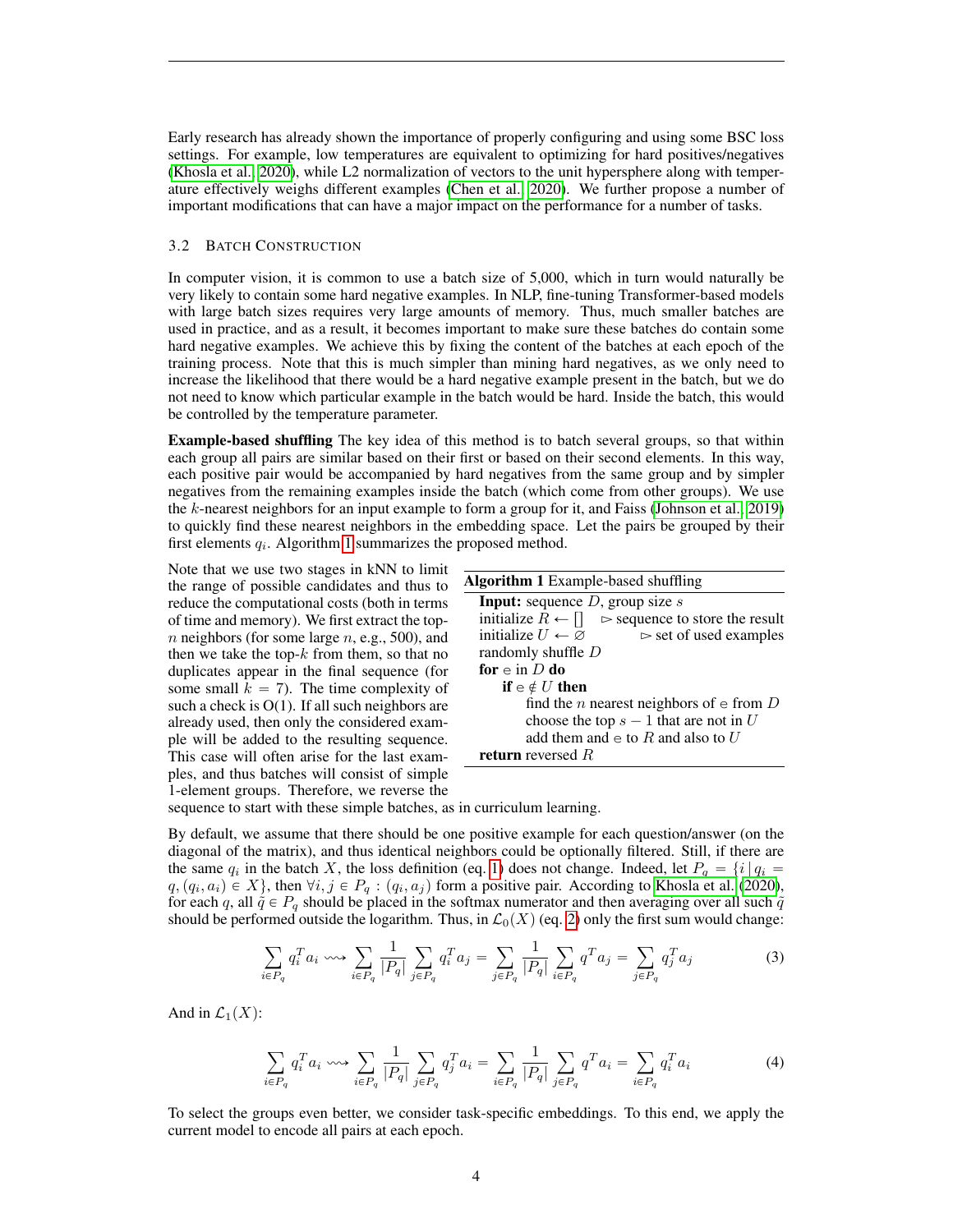Fast shuffling For extremely large datasets, example-based shuffling is time-consuming even with Faiss; thus, we propose several effective options to perform a less-thorough shuffling. We choose some attribute by which we will group the examples, that is, we guarantee some closeness of the examples. Thus, the examples are close if they share the same words, the same cluster number or the same nearest neighbors. First, consider the case of words and grouping by the first elements of the pairs (the case of the second elements is the same). Algorithm [2](#page-4-0) presents the shuffling process.

Algorithm 2 Shuffling by words

<span id="page-4-0"></span>

| <b>Input:</b> sequence D, group size k, shingle size t |                                     |
|--------------------------------------------------------|-------------------------------------|
| for $e$ in D do                                        |                                     |
| e.shingle $\leftarrow$ random subset of t words        |                                     |
| of $\in$ (ignoring stop-words)                         |                                     |
| sort $D$ by e. shingle                                 |                                     |
| initialize $qID \leftarrow \text{random unit64}$       | $\triangleright$ group ID           |
| initialize $s \leftarrow 0$                            | $\triangleright$ current group size |
| initialize prev $\leftarrow$ first element of D        |                                     |
| for $e$ in D do                                        |                                     |
| <b>if</b> e.shingle $\neq$ prev.shingle <b>then</b>    |                                     |
| $qID \leftarrow random$ uint64                         |                                     |
| if $s \ge k$ then                                      |                                     |
| $qID \leftarrow random$ uint64                         |                                     |
| $s \leftarrow 0$                                       |                                     |
| e.qID $\leftarrow$ qID                                 |                                     |
| $s \leftarrow s + 1$                                   |                                     |
| $prev \leftarrow e$                                    |                                     |
| sort D by $\epsilon$ . qID                             |                                     |
| return $D$                                             |                                     |

To produce a shuffle by clusters, we apply the same algorithm, where each sentence is replaced by its cluster number. Thus, each shingle has size  $t = 1$ . In order to make a shuffle by nearest neighbors, we create shingles by "sentences," where the words are the positions of the top- $k$  nearest neighbors in the input sequence (for some small k). All of these approaches, as well as  $k$ -means clustering, can be effectively implemented using MapReduce and parallel computations.

#### 3.3 LABELED NEGATIVES

Usually, when the data size is small, hard negative examples may be hard to obtain even with data shuffling, e.g., when all examples are semantically distant. Nonetheless, if the dataset contains a labeled negative pair with some anchor, then its elements are semantically close by traditional rules of dataset construction. Thus, using such a pair inside the batch, where this anchor is present, will add the necessary hard negative example.

The only change that is added in the loss function is the masking of negative examples—we have no guarantees that the selected negative example is closer to the anchor than the rest of the examples inside the batch. Let  $y_i$  be a binary label, where  $y_i = 1$  if the *i*-th pair is positive. Then, we have

<span id="page-4-1"></span>
$$
\mathcal{L}_0(X) = -\frac{1}{m\tau} \sum_{i=1}^m \mathbb{1}[y_i = 1] q_i^T a_i + \frac{1}{m} \sum_{i=1}^m \mathbb{1}[y_i = 1] \log \sum_{j=1}^m \exp\left(\frac{q_i^T a_j}{\tau}\right)
$$
(5)

## 3.4 COMBO LOSS

Theoretically, it is beneficial to use several loss functions for training if they are calculated on the same batch (and thus do not require additional computations). That is, joint training of BSC and MSE losses combines the advantages of pointwise and of pairwise approaches, thus ensuring that for positives examples, the values on the diagonal of the dot-product matrix are not only greater than the rest, but are also close to 1 or to some target similarity. Note that here  $L_{MSE}(X)$  =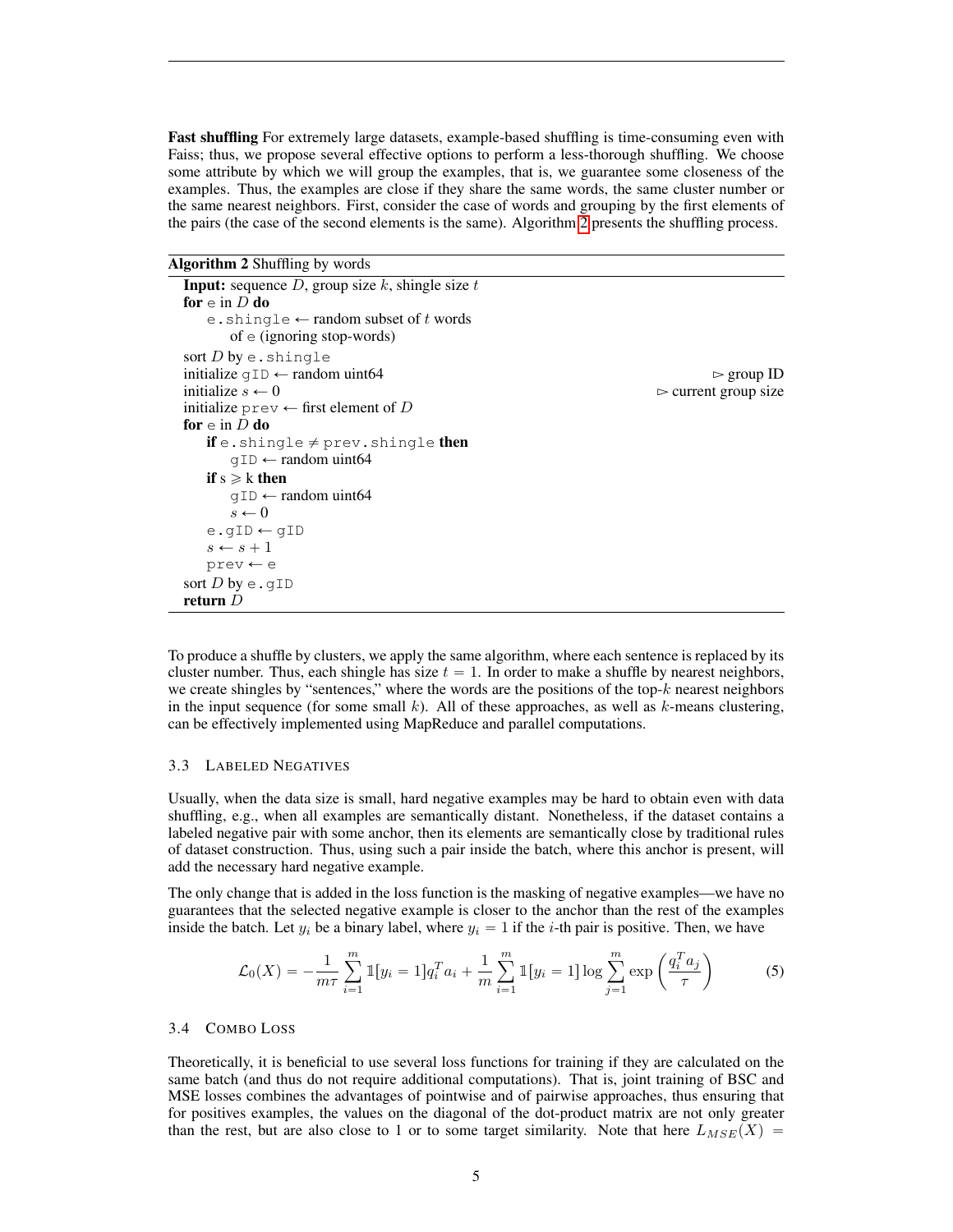$\frac{1}{m}$  $\sum_{i=1}^{m} ((q_i^T a_i) - y_i)^2$  for target positive similarities  $y_i$ , and thus we do not force all other similarities to zero. At the same time, the BSC loss adds new examples ("negative" pairs) to the training set.

In order to use the BSC loss when training a model in tasks with non-binary labels, we modify the indicator function in the equation [5,](#page-4-1) as  $\mathbb{I}[y_i > t]$ , where t is a configurable binarization threshold. Then, we use their convex combination with the configurable hyperparameter  $\mu \in (0, 1)$ :

$$
L(X) = \mu L_{BSC}(X) + (1 - \mu) L_{MSE}(X)
$$
\n(6)

### 3.5 NORMALIZATION

L2 normalization of matrices A and B means that  $a_i^T b_j$  will be equivalent to cosine similarity. The embeddings can also be normalized by the batch dimension (by coordinates), which can bring additional regularization. In our experiments, we confirm the importance of this, e.g., new representations can be calculated with L2 normalization by coordinates or in a min-max scale.

#### 4 DATASETS

NLP tasks that compare pairs of sentences can be divided into regression (predicting a similarity score), classification (e.g., similar vs. dissimilar), and ranking (search for the best matches). They differ only by the quality assessment functions, and thus they all can benefit from the above losses.

Note that it is important to calculate sentence representations in ranking tasks, as when independently calculating the embeddings of the individual elements in the pairs, the inference time of the model becomes linear instead of quadratic. Therefore, we use Sentence-BERT (SBERT), which is trained as a Siamese BERT model, and offers a way to obtain state-of-the-art sentence embeddings, which have been proven useful for a number of tasks [\(Reimers & Gurevych, 2019;](#page-10-11) [Thakur et al.,](#page-10-12) [2020\)](#page-10-12). At inference time, we first use SBERT to obtain independently a representation for each sentence in the pair, and then we calculate the cosine similarities between these embeddings.

We use the following English datasets and tasks for the evaluation. Four ranking tasks (ranking answers to non-factoid questions, ranking questions by their similarity with respect to other questions, ranking comments by their similarity to a given question, ranking fact-checked claims by their relevance with respect to an input claim), two binary classification tasks (paraphrases identification, and duplicate question identification), and one regression task (semantic sentence similarity).

Antique The dataset contains 2,626 non-factoid questions with answer choices [\(Hashemi et al.,](#page-9-9) [2019\)](#page-9-9), asked by users on *Yahoo! Answers*. There are a total of 34,011 question–answer pairs: 27,422 for training and 6,589 for validation. Each answer is annotated with a relevance score with respect to the question on a scale from 1 to 4, and the task is to rank the answers by their relevance. To model relevance as a cosine similarity, we normalize the scores to the  $[0, 1]$  interval. We use Mean Reciprocal Rank (MRR) as the main evaluation measure.

CQA-A This dataset was used in SemEval-2017 Task 3 on Community Question Answering subtask A [\(Nakov et al., 2017\)](#page-10-13). The goal is to rank the first ten answers in a question thread on Qatar Living, so that *good* answers are ranked higher than *bad* ones. We used the *clean* part of the dataset, which consists of 14,110 and 2,440 labeled question–comments pairs for training and development, respectively. The evaluation measure is Mean Average Precision (MAP). This dataset contains important metadata, e.g., the date and time of the comment, and sorting the comments by time yields a strong baseline; yet, we only use the text. To train the model with the triplet loss, we group the pairs by the first element (anchor).

CQA-B This dataset was developed for SemEval-2017 Task 3, subtask B [\(Nakov et al., 2017\)](#page-10-13), whose goal was to rank 10 potentially related questions by their similarity with respect to an input question. These questions are retrieved from the Qatar Living forum using Google and the input question as a query. We use the clean part of the dataset, which consists of 19,990 training and 5,500 development labeled question-question pairs. The main evaluation measure here is MAP. There is additional information, e.g., the rank of the retrieved question in the Google search results, which we do not use.

PFCC-S [Shaar et al.](#page-10-14) [\(2020\)](#page-10-14) presented a dataset for detecting Previously Fact-Checked Claims on Snopes (PFCC-S), aimed at facilitating the solution of a fact-checking problem: given an input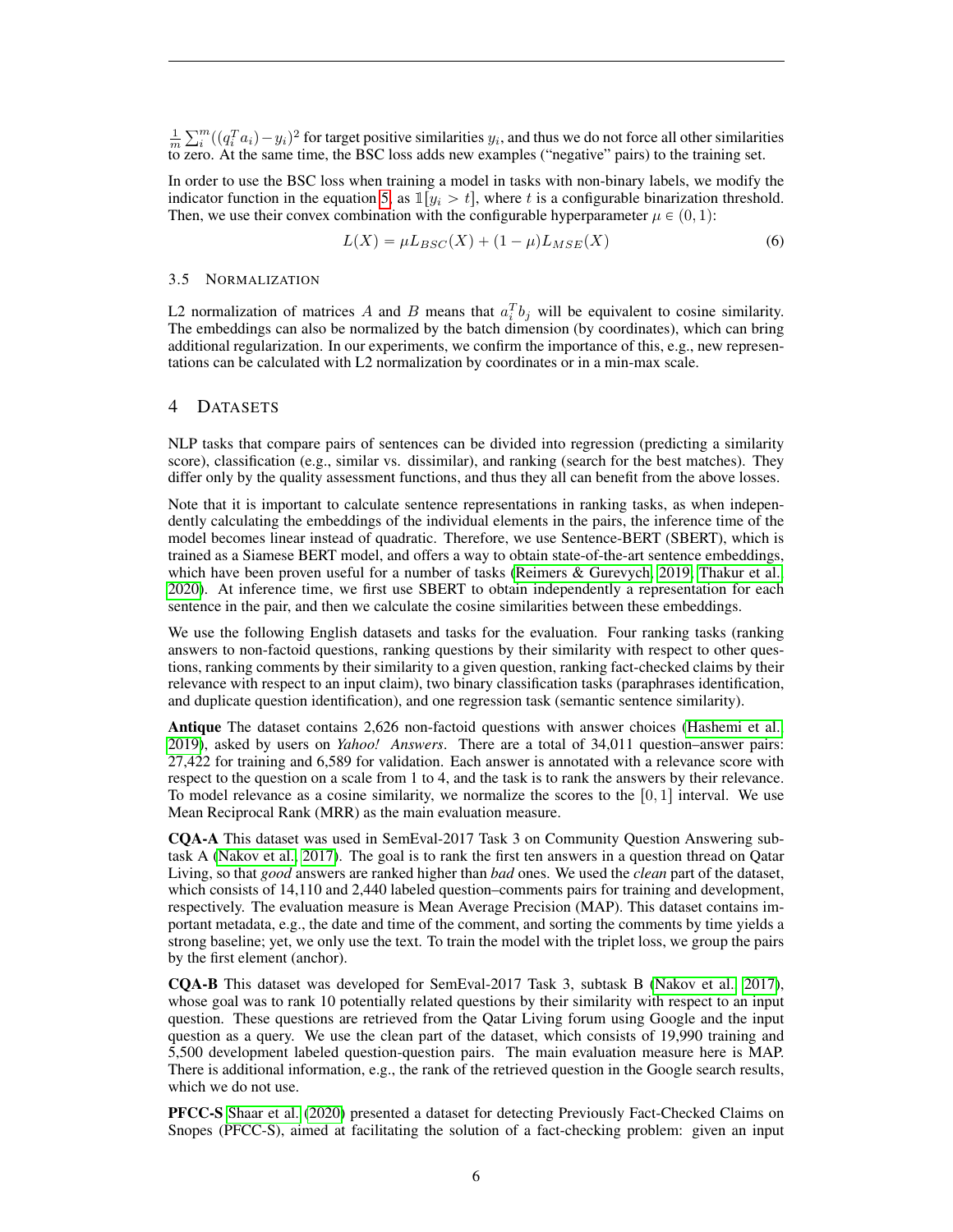claim, it asks to rank claims that have been previously fact-checked, so that claims that can help verify the input claim or parts thereof are ranked as high as possible. The dataset has 800 positive input–verified claim pairs for training and 200 such positive pairs for testing, and they are to be matched against a database of 10,369 verified claims. The evaluation is performed in terms of a HasPositive@k metric, which checks whether there is a positive match among the first  $k$  results in the ranked list. There are no negative examples in the dataset, but about eight million such pairs can be created. Thus, in order to train models using MSE or triplet loss, we sampled negatives according to the following scheme. First, we encoded all sentences from the database using SBERT, pretrained on STS and NLI. Then, we selected the first element in each positive pair as an anchor and we sorted all other examples by their similarity to this anchor. The assumption is that positive examples will be concentrated in the beginning, e.g., among the top-100. Thus, we selected negatives starting from 101 on, logarithmically: on positions  $100 + 2^k$ ,  $k \in \mathbb{N}$ . As a result, we obtain many hard negative examples and a small number of easy ones. Moreover, the balance between positive and negative examples is similar in order. Finally, we oversampled the positive pairs to correct the balance and to train with MSE or combined pairs into triplets by common anchors.

Microsoft Research Paraphrase Corpus (MRPC) [Dolan et al.](#page-9-10) [\(2004\)](#page-9-10) contains 5,800 pairs of sentences, extracted from online news sources. Each pair was labeled with a tag indicating whether the sentences are paraphrases (semantically equivalent). There are 3,668, 407, and 1,725 pairs in the training, development, and test subsets. As it is a binary classification task with class imbalance, it is evaluated in terms of F1.

Quora Question Pairs (QQP) Quora presented a dataset containing over 500,000 sentences with over 400,000 lines of potential duplicate questions. Each line has a binary label indicating whether the line truly contains a duplicate pair. Due to the sampling method, which returns mostly positive pairs, the authors supplemented the dataset with negative pairs composed of "related questions." As in [\(Thakur et al., 2020\)](#page-10-12), we sample randomly 10,000 examples for training, and we use the F1 score as the main evaluation measure.

Semantic Textual Similarity Benchmark (STSb) The STS benchmark comprises a selection of the English datasets used in the STS tasks organized in the context of SemEval between 2012 and 2017 [\(Cer et al., 2017\)](#page-9-11). The benchmark comprises 8,628 sentence pairs. The pairs were annotated with similarity scores on a scale from 0 to 5 (5 indicating complete equivalence). There are a total of 5,749, 1,500 and 1,379 pairs in the training, in the development, and in the testing split, respectively. The main metric is Spearman's rank correlation. As in the Antique dataset, we normalize the scores to the  $[0, 1]$  interval and then we binarized them based on a threshold of 0.6.

## 5 EXPERIMENTAL SETUP

We used BERT-base uncased in all our experiments to be able to perform direct comparison for tasks such as MRPC, QQP and STS to previous work [\(Reimers & Gurevych, 2019;](#page-10-11) [Thakur et al., 2020\)](#page-10-12).

We set the number of warm-up steps to 10% of the total steps, and we limited the input sequence length to 90 subtokens. We used a batch size of 30 in all tasks, except for Antique and QQP, where we used 50. Note that an order of magnitude larger batch sizes would probably yield better results, but they would also require much more memory. We experimented with learning rates from {5e-6, 1e-5, 2e-5, 3e-5}, and we selected (on dev) 3e-5 for CQA-B and 2e-5 for all other experiments. We used the AdamW optimizer with the bias correction for the CQA tasks, and without bias correction for the rest. We trained the model for five epochs for Antique, CQA-A and STSb, for six epochs for QQP, MRPC and PFCC-S, and for seven epochs for CQA-B, saving a checkpoint after each one, and we selected the best checkpoint on dev. As recommended in [\(Thakur et al., 2020\)](#page-10-12), due to instability, we did seed optimization, running each approach five times and selecting the best result (on dev).

To train with the BSC loss, we used min-max normalization by coordinates with  $\tau = 1.2$  for PFCC-S and QQP, standard L2 normalization with  $\tau = 0.055$  for CQA-A,  $\tau = 0.07$  for CQA-B, and  $\tau = 0.1$  for all other tasks (to find the optimal  $\tau$ , we made it trainable for one run). We applied example-based shuffling to train with the BSC loss. We used a group size of four in MRPC, of five in CQA-B, and of eight in all other tasks. We iterated over  $\mu$  values from the set  $\{0.1, 0.5, 0.9\}$ , and we chose  $\mu = 0.1$  to train the *combo* approach for CQA-A, MRPC, QQP and STSb tasks, and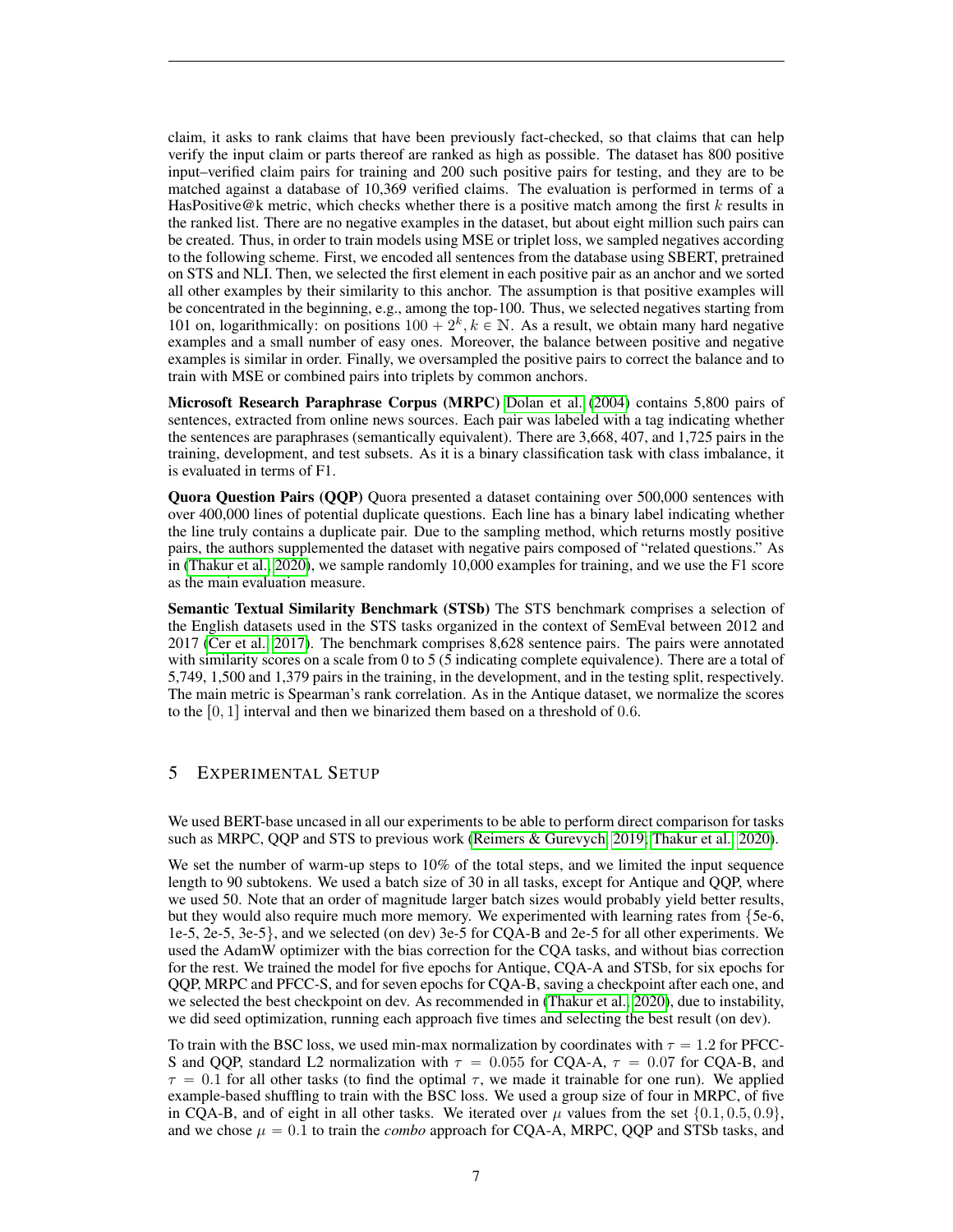$\mu = 0.9$  for the other experiments. Unless otherwise stated in the results table, *BSC* denotes using these settings.

We trained the triplet loss variant from [\(Reimers & Gurevych, 2019\)](#page-10-11) with margin  $= 0.6$  for PFCC-S, and  $\text{margin} = 0.5$  for all other tasks. As we have no answers for the test set in MRPC, and no test sets in Antique and PFCC-S, we split the training set into 9:1 to tune the hyper-parameters. The time for training SBERT with the BSC loss (or *combo* loss) was almost equal to the time for training with the standard MSE loss. We ran all experiments on a GeForce GTX 1080 GPU.

## 6 RESULTS

Antique The results are shown in Table [1.](#page-7-0) Our best approach of combo-training MSE and BSC losses outperforms all other variants and the approach proposed in [\(Hashemi](#page-9-9) [et al., 2019\)](#page-9-9), where specific negative sampling and a triplet loss were used. Besides, the best BSC configuration achieves higher scores than MSE. We can see the importance of using predefined hand-crafted negative examples, which brings additional difficult cases and increases MRR by 0.02.

CQA-A The results for CQA subtask A are shown in Table [2.](#page-7-1) A comparison with [\(Nakov et al., 2017\)](#page-10-13) is not very fair, as we did not use the metadata, e.g., the comment position, which was crucial for the best systems. Besides, we use SBERT, which is inferior to a fine-tuned BERT. Nevertheless, our best approach of combo training with MSE and BSC losses yielded competitive results. We further compared different shuffling strategies. The data is ordered by questions, and keeping this or-

Table 1: Results for Antique.

<span id="page-7-0"></span>

| <b>Approach / Metric</b> | <b>MRR</b> | P@1   | nDCG@1 |
|--------------------------|------------|-------|--------|
| <b>MSE</b>               | 0.781      | 0.660 | 0.769  |
| <b>BSC</b>               | 0.804      | 0.680 | 0.754  |
| <b>BSC</b> - positives   | 0.784      | 0.655 | 0.744  |
| BSC - random shuffle     | 0.799      | 0.670 | 0.754  |
| Combo BSC + MSE          | 0.822      | 0.710 | 0.773  |
| Hashemi et al. (2019)    | 0.797      | 0.709 | 0.713  |

Table 2: Results for CQA-A and CQA-B.

<span id="page-7-1"></span>

| <b>Approach / Metric</b> | MAP   | MRR   | MAP   | <b>MRR</b> |
|--------------------------|-------|-------|-------|------------|
| <b>MSE</b>               | 0.869 | 0.911 | 0.471 | 0.513      |
| <b>BSC</b>               | 0.801 | 0.867 | 0.495 | 0.534      |
| BSC - clusters shuffle   | 0.787 | 0.859 | 0.493 | 0.534      |
| BSC - random shuffle     | 0.763 | 0.828 | 0.487 | 0.530      |
| BSC - w/o shuffle        | 0.816 | 0.884 | 0.481 | 0.532      |
| Combo BSC + MSE          | 0.872 | 0.912 | 0.496 | 0.540      |
| <b>Triplet</b> loss      | 0.857 | 0.917 | 0.475 | 0.529      |
| Nakov et al. (2017)      | .884  | 0.928 | 0.472 | 0.501      |

der turns out to be best. That is, the model learns to distinguish positive answers for each question from manually selected negative ones and from answers to other questions. Also, note that random shuffling completely eliminates this structure, and MAP drops by 6% absolute. Fast shuffling by 300 clusters, an advanced version of shuffling by words, improves these results. Example-based shuffling finds a data order similar to the initial one, and the quality does not degrade much.

CQA-B The results for CQA-B are shown in Table [2.](#page-7-1) Again, we did not use the question position, which is a critically important feature for the best systems. We can see that the BSC loss achieved the best score, noticeably outperforming MSE and triplet losses. The experiments also demonstrate the importance of data order when training with the BSC loss. Since the dataset is small, the model overfits when the original data order is fixed.

PFCC-S Table [3](#page-7-2) shows the results for PFCC-S (*HP@k* stands for *HasPositives@k*). Note that the scores from [\(Shaar et al., 2020\)](#page-10-14) are for pre-trained SBERT without task-specific fine-tuning. We observed that even when using oversampling to improve the balance of positive examples, MSE performed worse than their results. Here, we used only positives examples to train with BSC, and normalizing by the zero dimension was the best. Overall, the approaches using BSC and triplet

<span id="page-7-2"></span>

| Table 3: Results for PFCC-S. |       |       |       |
|------------------------------|-------|-------|-------|
| <b>Approach / Metric</b>     | HP@1  | HP@5  | HP@50 |
| <b>MSE</b>                   | 0.362 | 0.508 | 0.709 |
| <b>BSC</b>                   | 0.673 | 0.844 | 0.899 |
| BSC - 1-dim norm             | 0.588 | 0.764 | 0.899 |
| $BSC - no norm$              | 0.608 | 0.744 | 0.884 |
| BSC - random shuffle         | 0.663 | 0.794 | 0.915 |
| <b>Triplet</b> loss          | 0.668 | 0.794 | 0.899 |
| Shaar et al. (2020)          | 0.402 | 0.653 | 0.784 |

losses were comparable. However, the dataset size for training with the BSC loss was much smaller, which is also true for MSE. As a result, the BSC loss is faster, and preferable for this task.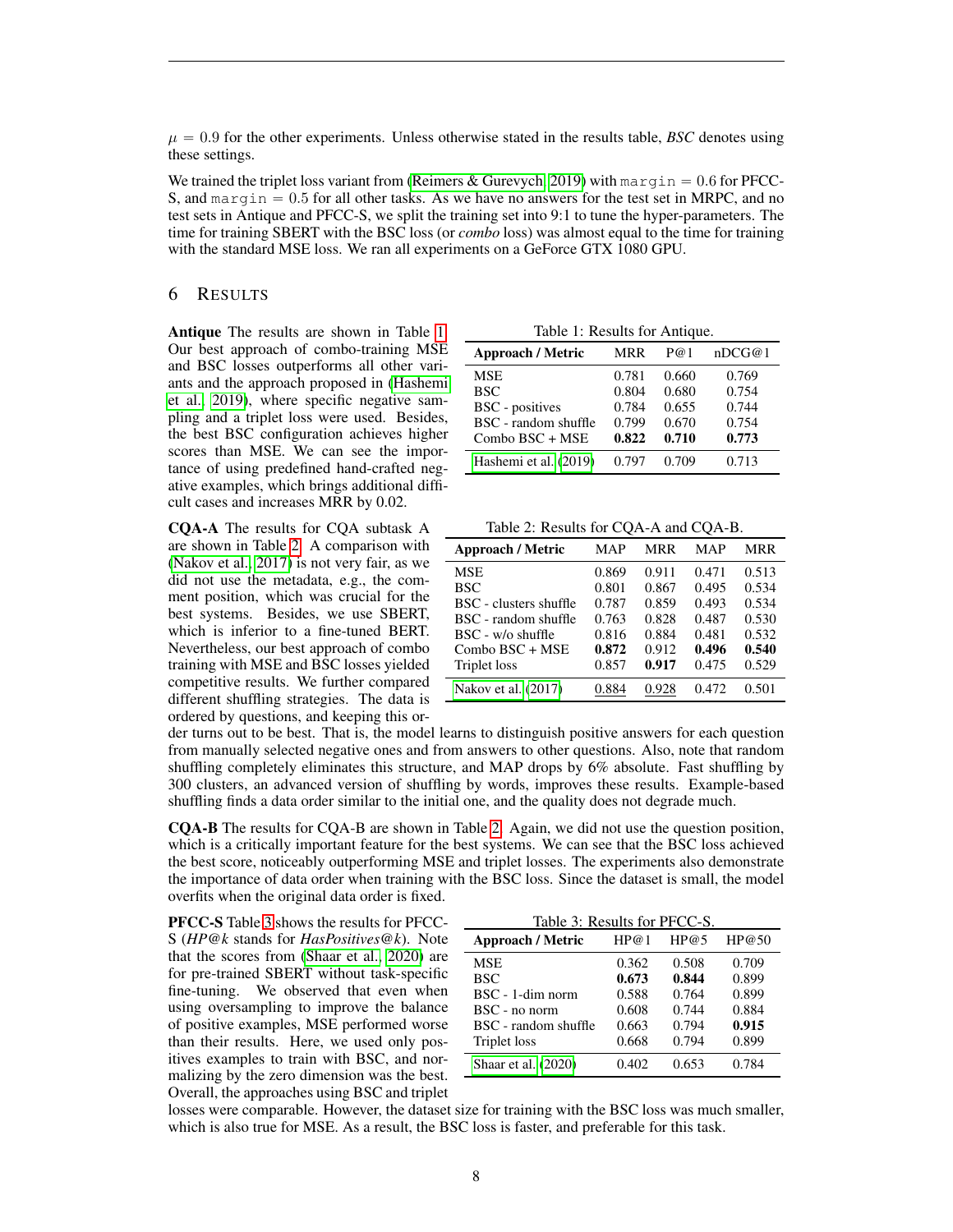MRPC Table [4](#page-8-0) shows the results for MRPC. MSE outperformed the BSC loss, but combo achieved a slightly higher F1 score.

**QQP** The results for QQP are presented<br>in Table 4. We also show results for We also show results for SBERT and augmented SBERT (in parentheses) from [\(Thakur et al., 2020\)](#page-10-12). There score was obtained by training SBERT with

<span id="page-8-0"></span>

| Table 4: Results for MRPC and QQP. |               |               |  |
|------------------------------------|---------------|---------------|--|
| Approach / Metric                  | $MRPC$ (F1)   | $OOP$ (F1)    |  |
| MSE                                | 89.08         | 74.29         |  |
| <b>BSC</b>                         | 86.73         | 73.13         |  |
| Combo BSC + MSE                    | 89.46         | 75.07         |  |
| Thakur et al. (2020)               | 87.89 (88.55) | 74.97 (79.77) |  |

MSE using another random training sample, but nonetheless, the F1 score is close to ours. The combo approach outperformed separate training with BSC or MSE.

is the only task where combo with the BSC loss was worse than MSE. This could be due to hard negatives not appearing in the batch in any of the shuffling procedures. Moreover, we observed only marginal improvement when fine-tuning with a BSC model initially trained with MSE. However, if it was pretrained with BSC up to overfitting, fine-tuning it with MSE yielded sizable improvements.

**STSb** Table [5](#page-8-1) shows the results for STS. It Table 5: Results for STSb: Spearman rank correlation.

<span id="page-8-1"></span>

| <b>Approach / Metric</b>  | $\rho \times 100$ |
|---------------------------|-------------------|
| <b>MSE</b>                | 84.80             |
| <b>BSC</b>                | 83.26             |
| Combo BSC + MSE           | 84.59             |
| Fine-tuning MSE with BSC  | 84.95             |
| Fine-tuning BSC with MSE  | 85.71             |
| Reimers & Gurevych (2019) | 84 86             |

## 7 DISCUSSION

We highlight the following observations:

- Combo-training with BSC and MSE losses generally yields the best results (the only exception is STS), and it outperforms the triplet loss with advanced negative sampling.
- The order in which the data is presented for training can be critical, as we have seen in the cases of CQA-A and CQA-B.
- The use of labeled negatives examples generally improves the scores by 1-2% absolute.
- Embedding normalization during training is important. Moreover, it is useful to normalize to the zero dimension (e.g., for PFCC-S).
- Temperature  $\tau$  of order 0.1 should be used with the standard normalization, and  $\tau$  of order 1-3 for coordinate normalization.
- An incorrect training setup may hurt the performance by more than 10%, as was demonstrated for (*i*) filtering out negative examples for which no positives were given in the dataset (Table [1\)](#page-7-0), (*ii*) using poorly formed batches (highest effect in Table [2\)](#page-7-1), (*iii*) suboptimal normalization (Table [3\)](#page-7-2), and (*iv*) wrong temperature value.
- The BSC loss is more suitable for ranking tasks, but it can help for other tasks if applied as pre-training or in joint training with the MSE loss.

Selecting a loss function is important. For instance, if the model optimizes Pearson correlation, it achieves a score of 85.57 on the STS task. Thus, it outperforms almost all considered approaches. Moreover, the combination of such a loss with BSC allows the model to achieve an F1 score of 89.88 in the MRPC task (a classification task).

Finally, we would like to draw a parallel between our work and *Augmented SBERT* [\(Thakur et al.,](#page-10-12) [2020\)](#page-10-12). When using the BSC loss, some negatives are implicitly added to the dataset. Augmented SBERT adds new examples too and retrieves them using BM25 or Semantic Search samplings. These methods are comparable to our fast shuffling by words  $(n$ -grams) and to example-based shuffling, respectively. Moreover, the task-specific model is used to encode the data in both cases. However, we do not need to label such pairs with another model (cross-encoder) due to the BSC loss definition.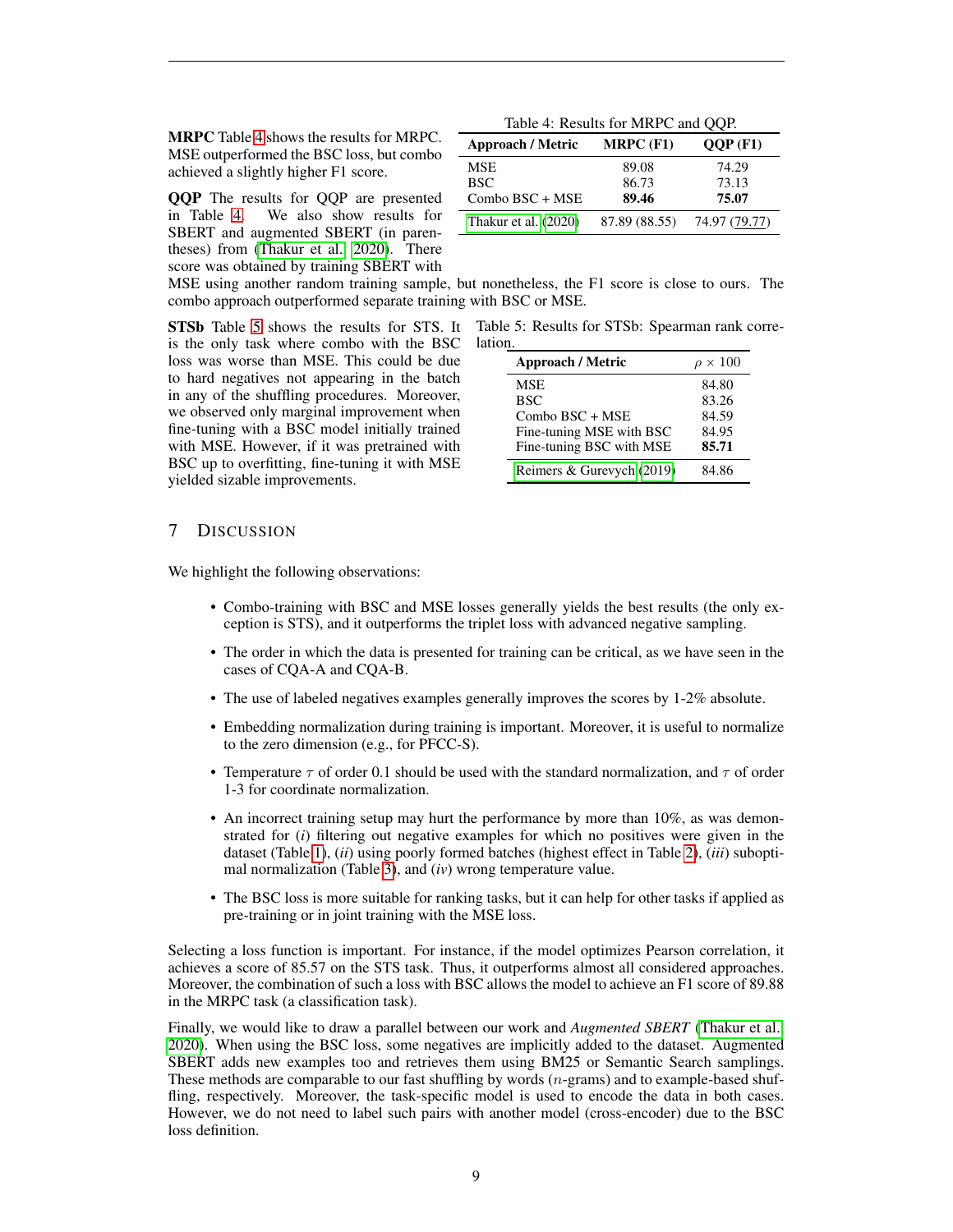# 8 CONCLUSION AND FUTURE WORK

We explored the idea of using a batch-softmax contrastive loss for fine-tuning large-scale pre-trained transformers to learn better task-specific sentence embeddings for pairwise sentence scoring tasks. We introduced and studied a number of variations in the calculation of the loss as well as in the overall training procedure. Our experimental results have shown sizable improvements on a number of datasets and pairwise sentence scoring tasks including ranking, classification, and regression.

In future work, we want to explore new variations of the loss, and to gain better understanding of when to use which variation. We further plan experiments with a larger set of NLP tasks.

### **REFERENCES**

- <span id="page-9-3"></span>Mohamed Ishmael Belghazi, Aristide Baratin, Sai Rajeshwar, Sherjil Ozair, Yoshua Bengio, Aaron Courville, and Devon Hjelm. Mutual information neural estimation. In Jennifer Dy and Andreas Krause (eds.), *Proceedings of the 35th International Conference on Machine Learning*, volume 80 of *Proceedings of Machine Learning Research*, pp. 531–540, Stockholmsmassan, Stock- ¨ holm Sweden, 2018. PMLR.
- <span id="page-9-11"></span>Daniel Cer, Mona Diab, Eneko Agirre, Inigo Lopez-Gazpio, and Lucia Specia. Semeval-2017 task 1: Semantic textual similarity multilingual and crosslingual focused evaluation. *Proceedings of the 11th International Workshop on Semantic Evaluation (SemEval-2017)*, 2017.
- <span id="page-9-2"></span>Ting Chen, Yizhou Sun, Yue Shi, and Liangjie Hong. On sampling strategies for neural networkbased collaborative filtering. In *Proceedings of the 23rd ACM SIGKDD International Conference on Knowledge Discovery and Data Mining*, KDD '17, pp. 767–776, New York, NY, USA, 2017. Association for Computing Machinery. ISBN 9781450348874.
- <span id="page-9-4"></span>Ting Chen, Simon Kornblith, Mohammad Norouzi, and Geoffrey Hinton. A simple framework for contrastive learning of visual representations. In Hal Daumé III and Aarti Singh (eds.), *Proceedings of the 37th International Conference on Machine Learning*, volume 119 of *Proceedings of Machine Learning Research*, pp. 1597–1607. PMLR, 2020.
- <span id="page-9-10"></span>Bill Dolan, Chris Quirk, and Chris Brockett. Unsupervised construction of large paraphrase corpora: Exploiting massively parallel news sources. In *Proceedings of the 20th International Conference on Computational Linguistics*, COLING '04, pp. 350–es, USA, 2004. Association for Computational Linguistics.
- <span id="page-9-7"></span>Hongchao Fang and Pengtao Xie. Cert: Contrastive self-supervised learning for language understanding. *CoRR*, abs/2005.12766, 2020.
- <span id="page-9-8"></span>Tianyu Gao, Xingcheng Yao, and Danqi Chen. SimCSE: Simple contrastive learning of sentence embeddings. *arXiv preprint [arXiv:2104.08821](http://arxiv.org/abs/2104.08821)*, 2021.
- <span id="page-9-6"></span>John M Giorgi, Osvald Nitski, Gary D. Bader, and Bo Wang. Declutr: Deep contrastive learning for unsupervised textual representations. *ArXiv*, abs/2006.03659, 2020.
- <span id="page-9-5"></span>Beliz Gunel, Jingfei Du, Alexis Conneau, and Ves Stoyanov. Supervised contrastive learning for pre-trained language model fine-tuning. *ArXiv*, abs/2011.01403, 2020.
- <span id="page-9-0"></span>R. Hadsell, S. Chopra, and Y. LeCun. Dimensionality reduction by learning an invariant mapping. In *2006 IEEE Computer Society Conference on Computer Vision and Pattern Recognition (CVPR'06)*, volume 2, pp. 1735–1742, 2006.
- <span id="page-9-9"></span>Helia Hashemi, Mohammad Aliannejadi, Hamed Zamani, and W. Bruce Croft. ANTIQUE: A nonfactoid question answering benchmark. *CoRR*, abs/1905.08957, 2019.
- <span id="page-9-1"></span>Matthew Henderson, Rami Al-Rfou, B. Strope, Yun-Hsuan Sung, L. Lukacs, R. Guo, S. Kumar, ´ B. Miklos, and R. Kurzweil. Efficient natural language response suggestion for smart reply. *ArXiv*, abs/1705.00652, 2017.